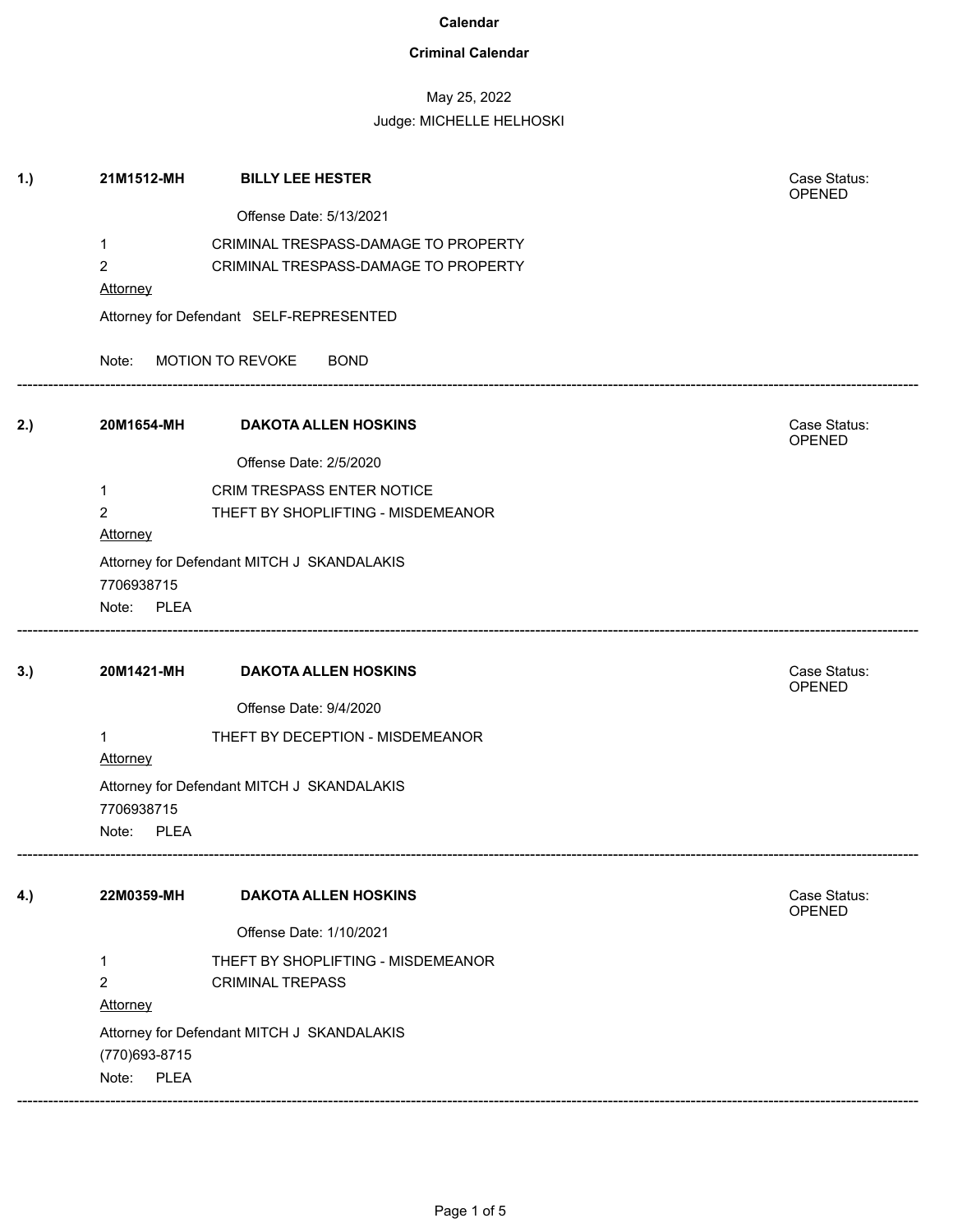## **Criminal Calendar**

# May 25, 2022

### Judge: MICHELLE HELHOSKI

| 5.) | 20M0245-M.H.                                          | <b>KIMBERLY G KLINGENBERGER</b>                  | Case Status:<br><b>CLOSED</b> |  |  |  |
|-----|-------------------------------------------------------|--------------------------------------------------|-------------------------------|--|--|--|
|     |                                                       | Offense Date: 11/3/2019                          |                               |  |  |  |
|     | $\mathbf 1$                                           | POSSESSION OF MARIJUANA, LESS THAN AN OUNCE      |                               |  |  |  |
|     | <b>Attorney</b>                                       |                                                  |                               |  |  |  |
|     |                                                       | Attorney for Defendant STEPHANIE A. OSPINA       |                               |  |  |  |
|     |                                                       | 6782503102                                       |                               |  |  |  |
|     |                                                       | Note: NON- JURY/MOTIONS                          |                               |  |  |  |
| 6.) | 20M0245-MH                                            | <b>KIMBERLY G KLINGENBERGER</b>                  | Case Status:<br><b>CLOSED</b> |  |  |  |
|     |                                                       | Offense Date: 11/3/2019                          |                               |  |  |  |
|     | $\mathbf 1$<br>Attorney                               | POSSESSION OF MARIJUANA, LESS THAN AN OUNCE      |                               |  |  |  |
|     |                                                       | Attorney for Defendant STEPHANIE A. OSPINA       |                               |  |  |  |
|     | 6782503102                                            |                                                  |                               |  |  |  |
|     | Note: NON- JURY/MOTIONS                               |                                                  |                               |  |  |  |
| 7.) | 22UA0442-MH                                           | <b>KIMBERLY RENEE OLIVER</b>                     | Case Status:                  |  |  |  |
|     |                                                       | Offense Date: 2/21/2021                          | <b>OPENED</b>                 |  |  |  |
|     |                                                       |                                                  |                               |  |  |  |
|     | 1<br>Attorney                                         | DEPOSIT ACCOUNT FRAUD NO MORE THAN \$1499 (MISD) |                               |  |  |  |
|     |                                                       |                                                  |                               |  |  |  |
|     | Attorney for Defendant EMILY L EVETT<br>(770)479-1471 |                                                  |                               |  |  |  |
|     | Note: NON- JURY/MOTIONS                               |                                                  |                               |  |  |  |
| 8.) | 22UA0465-MH                                           | <b>KIMBERLY RENEE OLIVER</b>                     | Case Status:<br><b>OPENED</b> |  |  |  |
|     |                                                       | Offense Date: 6/2/2021                           |                               |  |  |  |
|     | 1                                                     | DEPOSIT ACCOUNT FRAUD                            |                               |  |  |  |
|     | 2                                                     | DEPOSIT ACCOUNT FRAUD                            |                               |  |  |  |
|     | 3                                                     | DEPOSIT ACCOUNT FRAUD                            |                               |  |  |  |
|     | Attorney                                              |                                                  |                               |  |  |  |
|     | Attorney for Defendant EMILY L EVETT                  |                                                  |                               |  |  |  |
|     | (770)479-1471                                         |                                                  |                               |  |  |  |
|     | NON- JURY/MOTIONS<br>Note:                            |                                                  |                               |  |  |  |

------------------------------------------------------------------------------------------------------------------------------------------------------------------------------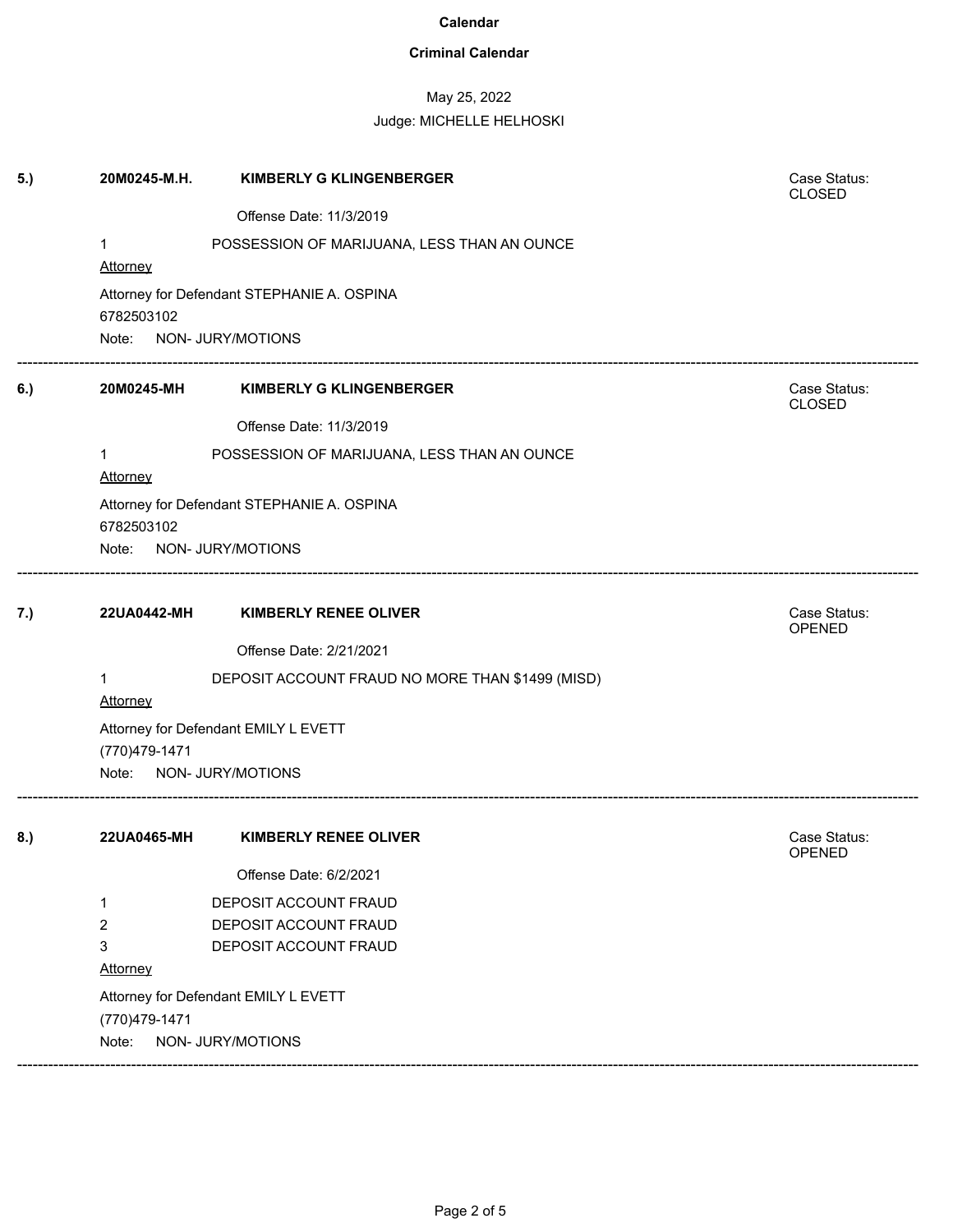## **Criminal Calendar**

# May 25, 2022

Judge: MICHELLE HELHOSKI

| 9.)  | 21M0972-MH                               | <b>FRANK DENNIS REID JR</b>               | Case Status:<br>OPENED |
|------|------------------------------------------|-------------------------------------------|------------------------|
|      |                                          | Offense Date: 11/2/2020                   |                        |
|      | 1                                        | <b>SPEEDING</b>                           |                        |
|      |                                          | Posted Speed: 55 Actual Speed: 86         |                        |
|      | $\overline{2}$                           | <b>SPEEDING</b>                           |                        |
|      | Attorney                                 |                                           |                        |
|      |                                          | Attorney for Defendant ASHLEY T. CARLILE  |                        |
|      | (678) 880-9360<br>Note:<br><b>INMATE</b> |                                           |                        |
| 10.) | 21M0991-MH                               | <b>GARRETT CRAIG THOMPSON</b>             | Case Status:           |
|      |                                          |                                           | OPENED                 |
|      |                                          | Offense Date: 4/3/2021                    |                        |
|      | 1                                        | D.U.I. (PER SE)                           |                        |
|      | 2                                        | D.U.I. (LESS SAFE)(ALCOHOL)               |                        |
|      | 3<br>Attorney                            | DRIVING WITHOUT A VALID LICENSE           |                        |
|      |                                          |                                           |                        |
|      | (678) 274-9044                           | Attorney for Defendant F MICHAEL STAROSTO |                        |
|      | Note: INMATE - PLEA                      |                                           |                        |
|      |                                          |                                           |                        |
| 11.) | 20DV0329-MH                              | <b>GARRETT CRAIG THOMPSON</b>             | Case Status:<br>OPENED |
|      |                                          | Offense Date: 10/21/2020                  |                        |
|      | 1                                        | SIMPLE BATTERY - FAMILY VIOLENCE          |                        |
|      | $\overline{2}$                           | <b>CRIMINAL TRESPASS</b>                  |                        |
|      | <b>Attorney</b>                          |                                           |                        |
|      | (678) 274-9044                           | Attorney for Defendant F MICHAEL STAROSTO |                        |
|      | Note:<br><b>INMATE PLEA</b>              |                                           |                        |
|      |                                          |                                           |                        |
| 12.) | 21UA1172-MH                              | <b>GARRETT CRAIG THOMPSON</b>             | Case Status:<br>OPENED |
|      |                                          | Offense Date: 9/29/2021                   |                        |
|      | 1                                        | VIOLATION OF FAMILY VIOLENCE ORDER        |                        |
|      | Attorney                                 |                                           |                        |
|      |                                          | Attorney for Defendant F MICHAEL STAROSTO |                        |
|      | (678) 274-9044                           |                                           |                        |
|      | Note:                                    | <b>INMATE PLEA</b>                        |                        |
|      |                                          |                                           |                        |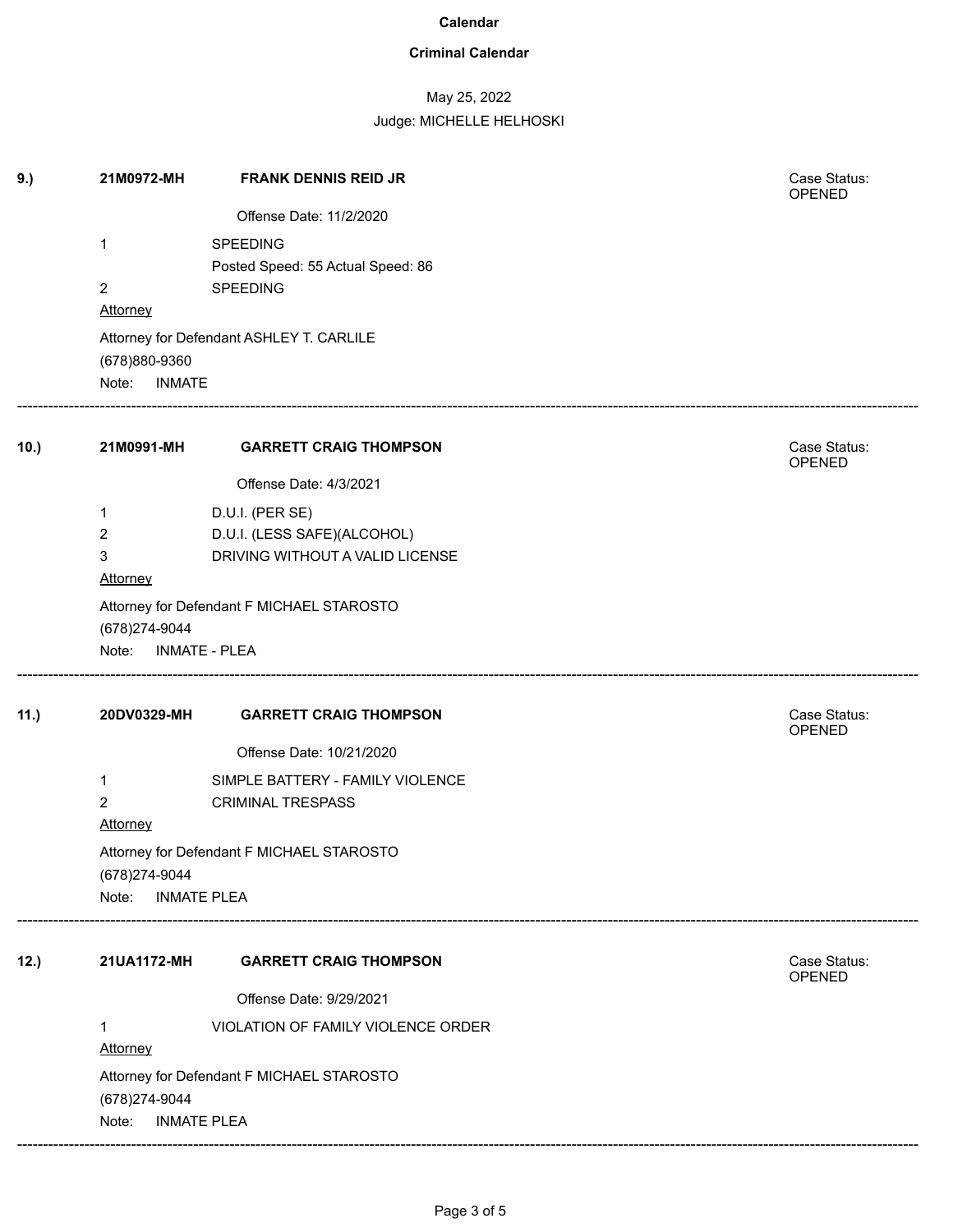## **Criminal Calendar**

# May 25, 2022

### Judge: MICHELLE HELHOSKI

| 13. | 20M1147-MH                            | <b>BRUCE KEVIN TODD</b>     | Case Status:<br><b>OPENED</b> |
|-----|---------------------------------------|-----------------------------|-------------------------------|
|     |                                       | Offense Date: 6/13/2020     |                               |
|     | 1                                     | D.U.I. (PER SE)             |                               |
|     | 2                                     | <b>RECKLESS DRIVING</b>     |                               |
|     | 3                                     | D.U.I. (LESS SAFE)(ALCOHOL) |                               |
|     | 4                                     | <b>WEAVING OVER ROADWAY</b> |                               |
|     | Attorney                              |                             |                               |
|     | Attorney for Defendant ROSS D GRISHAM |                             |                               |
|     | (678)880-9360                         |                             |                               |
|     | PLEA<br>Note:                         |                             |                               |
|     |                                       |                             |                               |